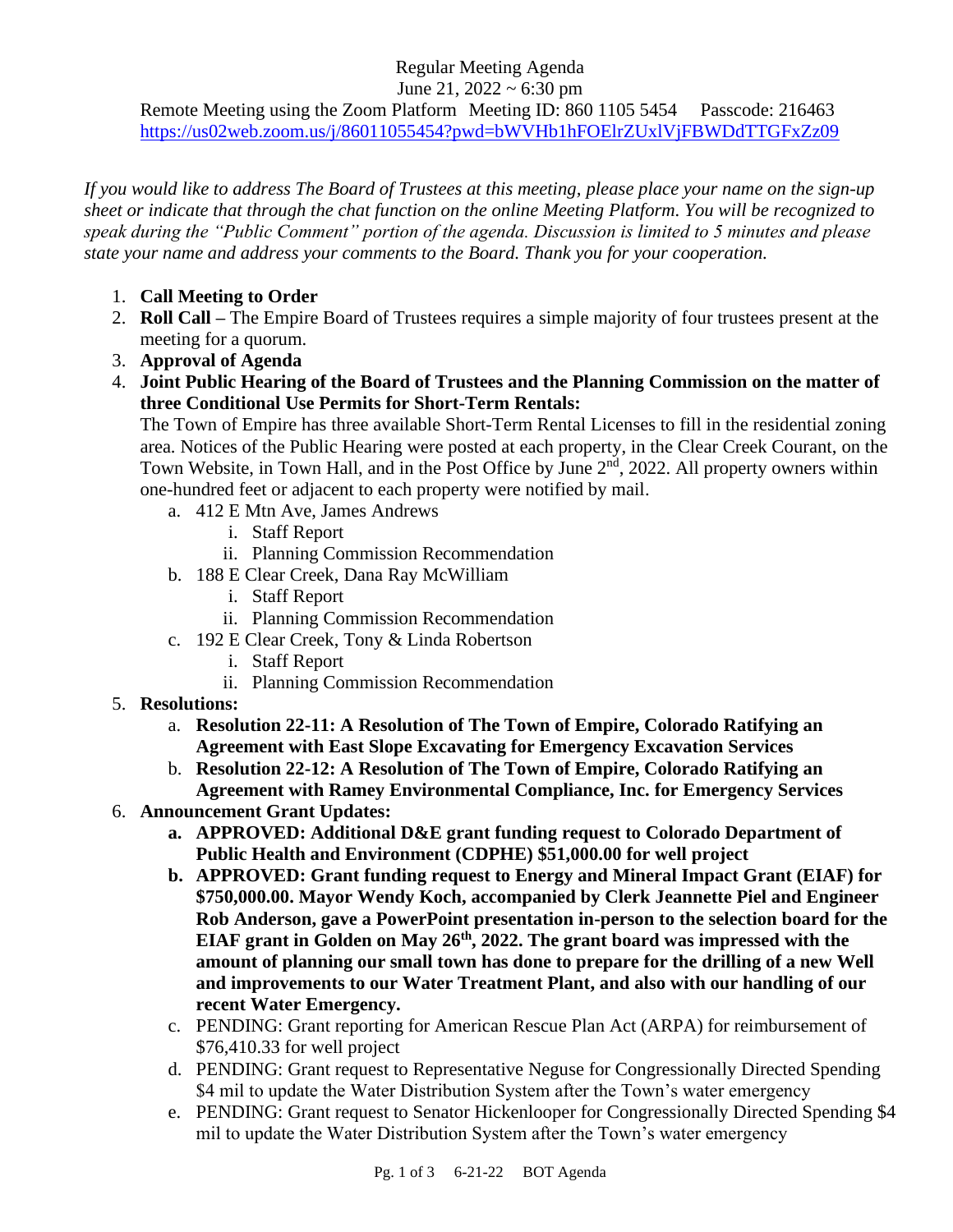- f. PENDING: Grant application in process for Emergency Community Water Assistance Grant (ECWAG) USDA amount undetermined for Water Distribution System after the Town's water emergency
- g. PENDING: Grant request to Colorado Parks and Wildlife (CPW) for Human Bear Conflict Reduction Grant of \$80,000.00 to install bear-proof trash receptacles in all town parks and throughout the business corridor.
- h. PENDING: Grant inquiry to CDOT and DRCOG to continue developing the Welcome Park with parking lot, electric charging stations, bike racks, bus stop for the Round-a-Bout, public bathroom, picnic area, trail on side of the mountain with wildlife overlook, and connecting trail to other town property on North Empire. Function like a rest-stop. Town signs for wayfinding. Additional benches along walking route.

## 7. **Update on Beautification along Park Avenue:**

- a. All volunteers must sign a Waiver and Empire Volunteer Guidelines
- b. Military Flags
- c. Street of Flags
- d. Flower Program
- e. Trash Can and Dog Waste Receptacle Reminders
- 8. **Public Comment:** Public comment is limited to 5 minutes per person. The Board does not respond to questions during this time. For operational questions, please email the clerk.
- 9. **Reports:**
	- a. Mayor: (CCEDC, CDOT, CCFA)
		- i. CDOT Hwy 40 Resurfacing Project Leadership Team: Mayor Koch, Chief Stein, & Clerk Piel are all participating on the leadership team, along with Amy Saxton from Clear Creek County Planning. Empire is well represented on this project.
	- b. Police:
	- c. Events:
		- i. June 25, 2022, CCMRD and FoCC Community Workday at PAWS: The Town will donate employee hours and fuel for the flatbed truck to remove branches and debris if the transfer station fee is covered by CCMRD or waived by the county.
		- ii. Farmers Market May 28, June 25, July 9 & 23, August 6 & 20, September 3 & 17.9-1 in Theobald Park.
		- iii. Third Saturday in July, August, & September: Adopt-a-Highway Clean-Up with Friends of Clear Creek
		- iv. August 2, Tuesday: National Night Out
		- v. September 10, Saturday: Devil on the Divide
	- d. Admin:
		- i. 2022 OHV Stickers, if you have not received your sticker or need an application, please contact the clerk.
	- e. Planning Commission:
		- i. All Planning Commission meetings are in-person with remote access.
		- ii. This month, the Regular Meeting will be held on Wednesday, June  $29<sup>th</sup>$ ,  $2022$ , at 6:30 pm.
		- iii. Next month, the Regular Meeting will be held on Wednesday, July  $27<sup>th</sup>$ , 2022, at 6:30 pm.
		- iv. The next Master Plan Workshop will be held on Monday, July  $11<sup>h</sup>$ , 2022, at 6:30 pm.

## 10. **New Business from Board of Trustee Members:**